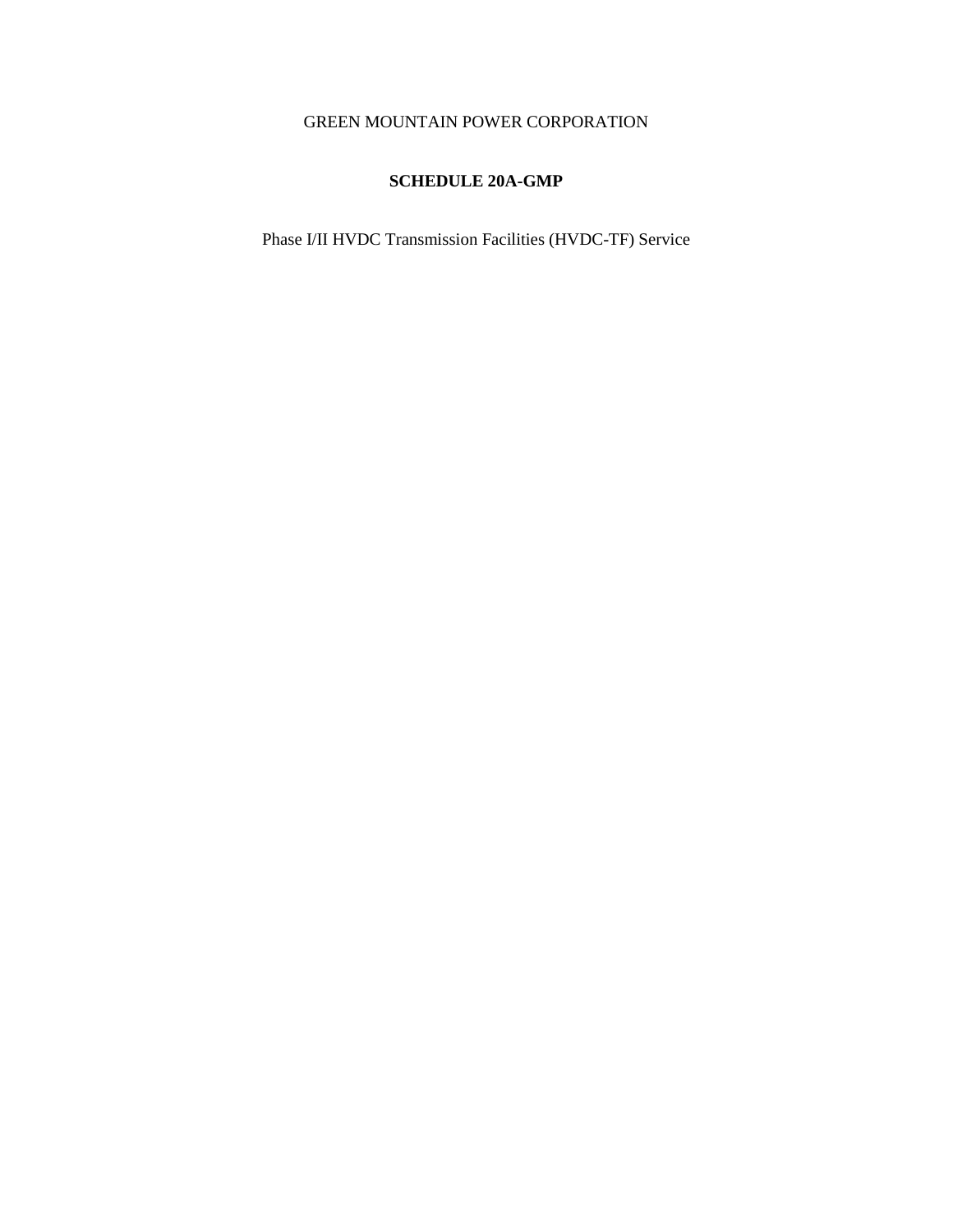SCHEDULE 20A-GMP-1

Firm Point-to-Point Transmission Service Over HVDC-TF

SCHEDULE 20A-GMP-2

Non-Firm Point-to-Point Transmission Service Over HVDC-TF

SCHEDULE 20A-GMP-3

Network Transmission Service Over HVDC-TF

Monthly Charge for Local Network Service over the HVDC-TF

ATTACHMENT L

Creditworthiness Procedure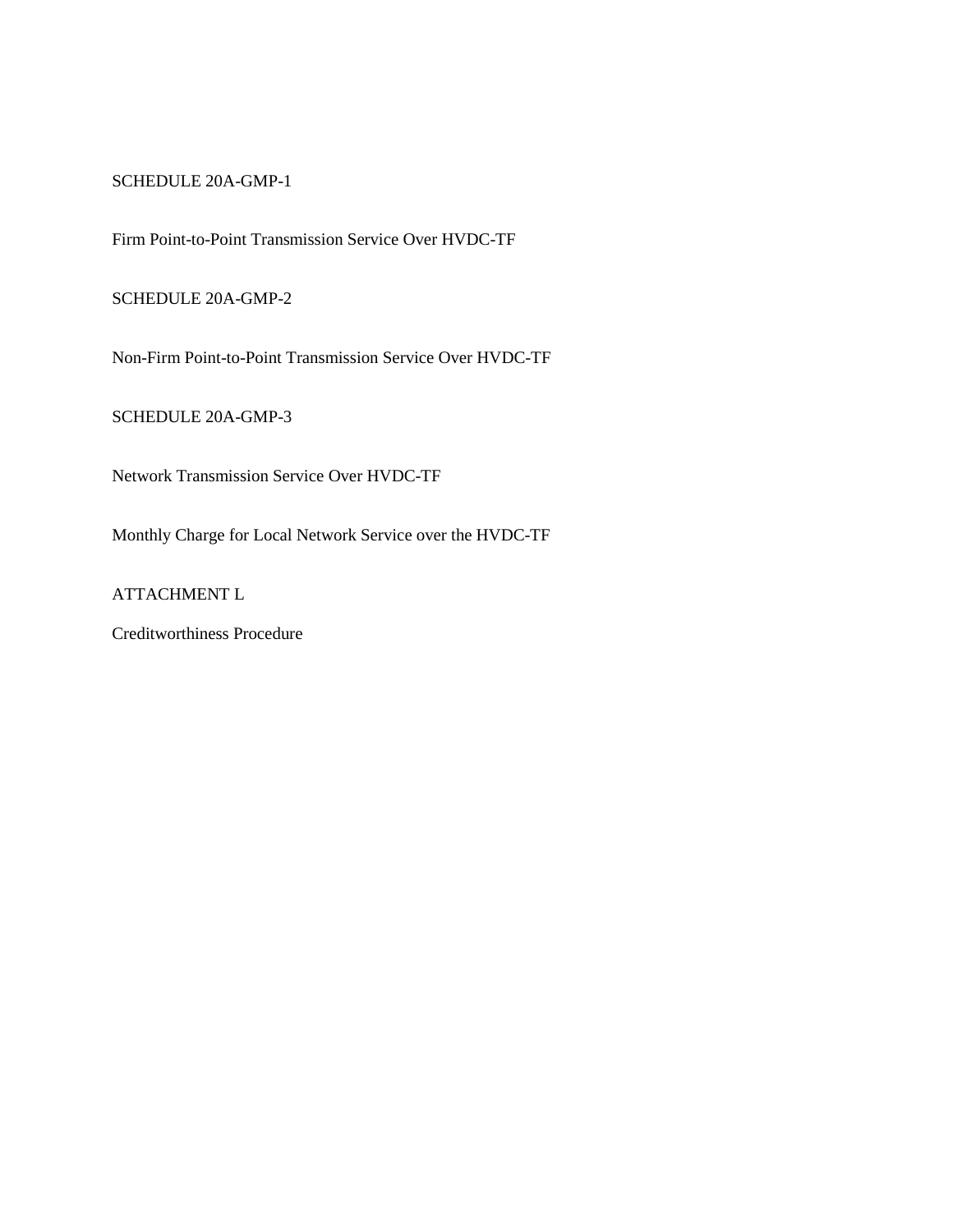Green Mountain Power Corporation (Green Mountain or the Company) is an Interconnection Rights Holder (IRH) of the Hydro-Quebec Phase I/II HVDC Transmission Facilities (HVDC-TF). The Company is providing open access to its portion of the HVDC-TF. This Schedule functions in conjunction with the RTO Tariff, in particular Section II and the Common Provisions of Schedule 20A, to offer Transmission Services and Ancillary Services not provided pursuant to the RTO Tariff. Consequently, the Company offers transmission service over its portion of the HVDC-TF and the rights of third parties, including Green Mountain's generation function, to transmit power on the HVDC-TF that Green Mountain has the authority to broker on behalf of such rights holders pursuant to this Schedule. The Transmission Customer shall be billed monthly in accordance with Schedule 20A and this Service Schedule. Billing determinants are the Transmission Customer's Reserved Capacity and the applicable Phase I/II HVDC-TF Service Charge as calculated pursuant to this Service Schedule.

Terms not defined in this Schedule have the meaning as defined in Section II of the RTO Tariff.

Any amounts owed to or by Central Vermont Public Service Corporation under that company's Schedule 20A with respect to service provided pursuant to that schedule prior to its termination and prior to the merger of Central Vermont Public Service Corporation into Green Mountain shall be owed to or by Green Mountain and shall be paid to Green Mountain in the case of amounts owed to Central Vermont Public Service Corporation and shall be paid by Green Mountain in the case of amounts owed by Central Vermont Public Service Corporation.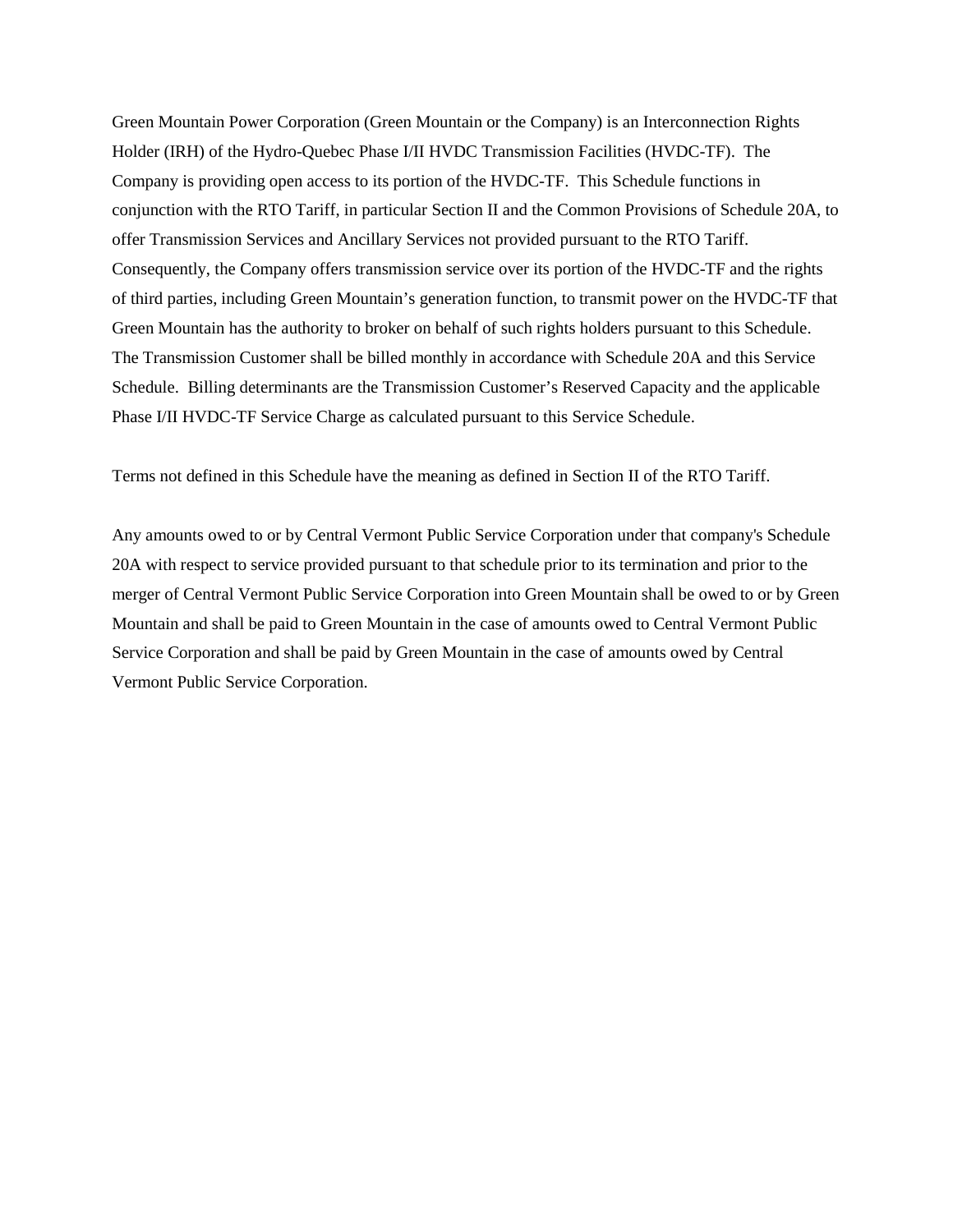#### **SCHEDULE 20A-GMP-1**

#### **Firm Point-to-Point Transmission Service Over HVDC-TF**

The Transmission Customer shall compensate the Company each month for Reserved Capacity which is transmitted over the HVDC-TF Facilities at the greater of the charges set out in (A) or (B), below, calculated over the lesser of the transaction term or one year.

- **A. Embedded Cost Charge**: The sum of the applicable charges set forth below.
- 1) **Yearly delivery**: Yearly Delivery Charge as set forth in Section 5 below, divided by 12, applied monthly.
- 2) **Monthly delivery**: Yearly Delivery Charge divided by 12.
- 3) **Weekly delivery**: Yearly Delivery Charge divided by 52.
- 4) **Daily delivery**: The charge for daily delivery on Monday through Friday shall be derived by dividing the Yearly Delivery Charge by 260; the charge for daily delivery on Saturday and Sunday shall be derived by dividing the Yearly Delivery Charge by 365.

The total demand charge in any week, pursuant to a reservation for Daily delivery, shall not exceed the rate specified in section (3) above times the highest amount in kilowatts of Reserved Capacity in any day during such week.

## 5) **Yearly Delivery Charge**:

## **Subtotal 1:** Adjusted cost of service:

The sum of (i) the annual cost of the HVDC-TF on which the Company holds the right to offer transmission service and (ii) the annual cost of the HVDC-TF of IRH other than the Company who have granted the Company the right to broker transmission service on such Facilities ("Other Rights Holders").

## **Subtotal 2**: Average Total Transfer Capability: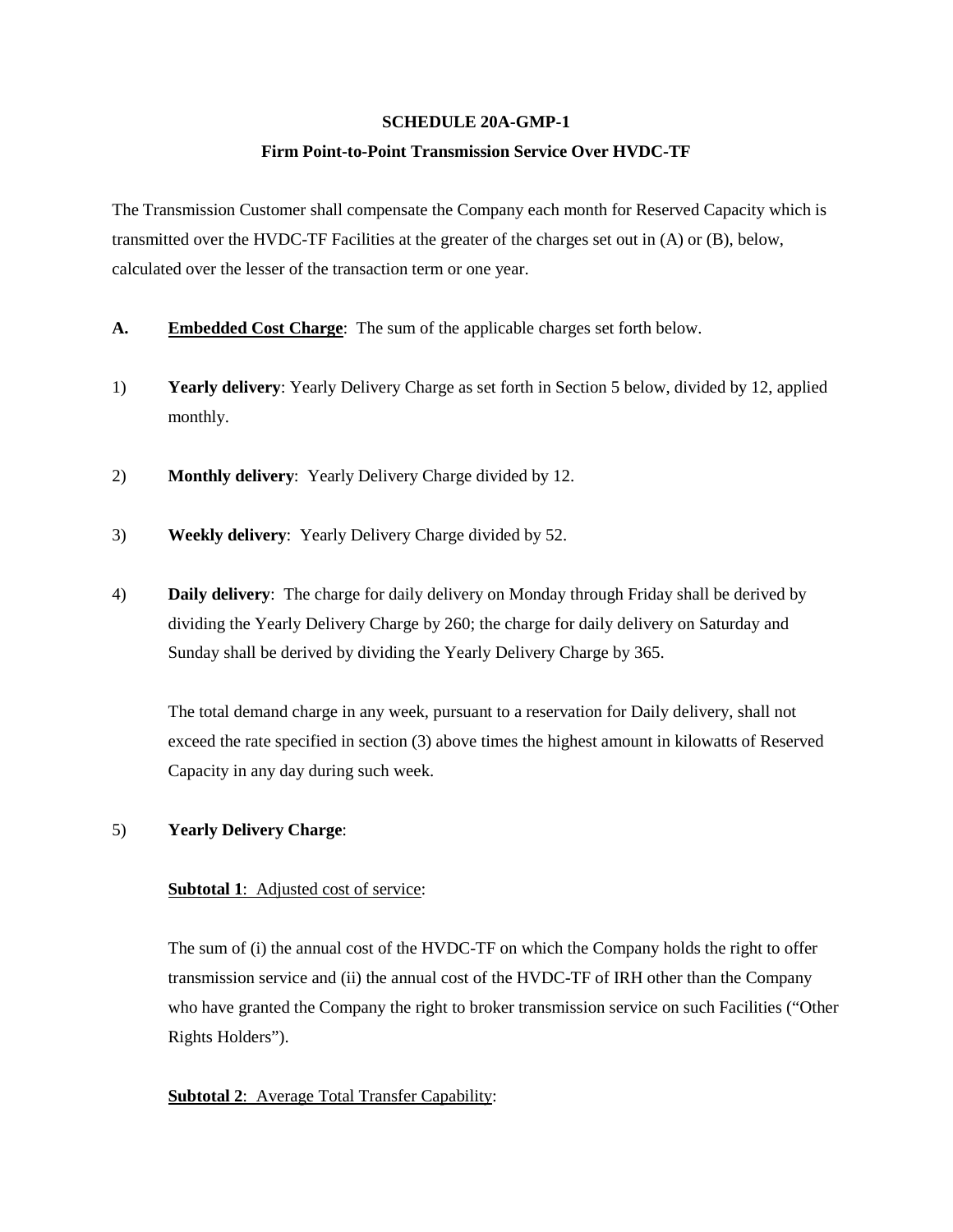The average actual Total Transfer Capability ("TTC") of the sum of (i) the HVDC-TF on which the Company holds the right to offer transmission service and (ii) the HVDC-TF of Other Rights Holders. The average actual TTC is calculated as the average of all actual hourly TTC values for the preceding calendar year.

Subtotal 1

Divided By Subtotal 2

Yearly Delivery Charge for Firm Point-to-Point Transmission Service over HVDC-TF

Unit charges shall be revised as necessary to reflect additions or deletions to the Other Rights Holders. The charges also shall be modified each June 1 to reflect the costs of the HVDC-TF of the Company as shown in the Company's most recently-filed FERC Form 1 and the costs of the HVDC-TF of the Other Rights Holders. Billing determinants are the Customer's Reserved Capacity on the HVDC-TF.

## **B. Opportunity Cost Charge**:

Green Mountain Power reserves the right to charge opportunity costs incurred by Green Mountain Power as a result of providing Transmission Service over the Phase I\Phase II HVDC Facilities. Green Mountain Power will develop and file an opportunity cost methodology with the Commission prior to charging such cost to the Transmission Customer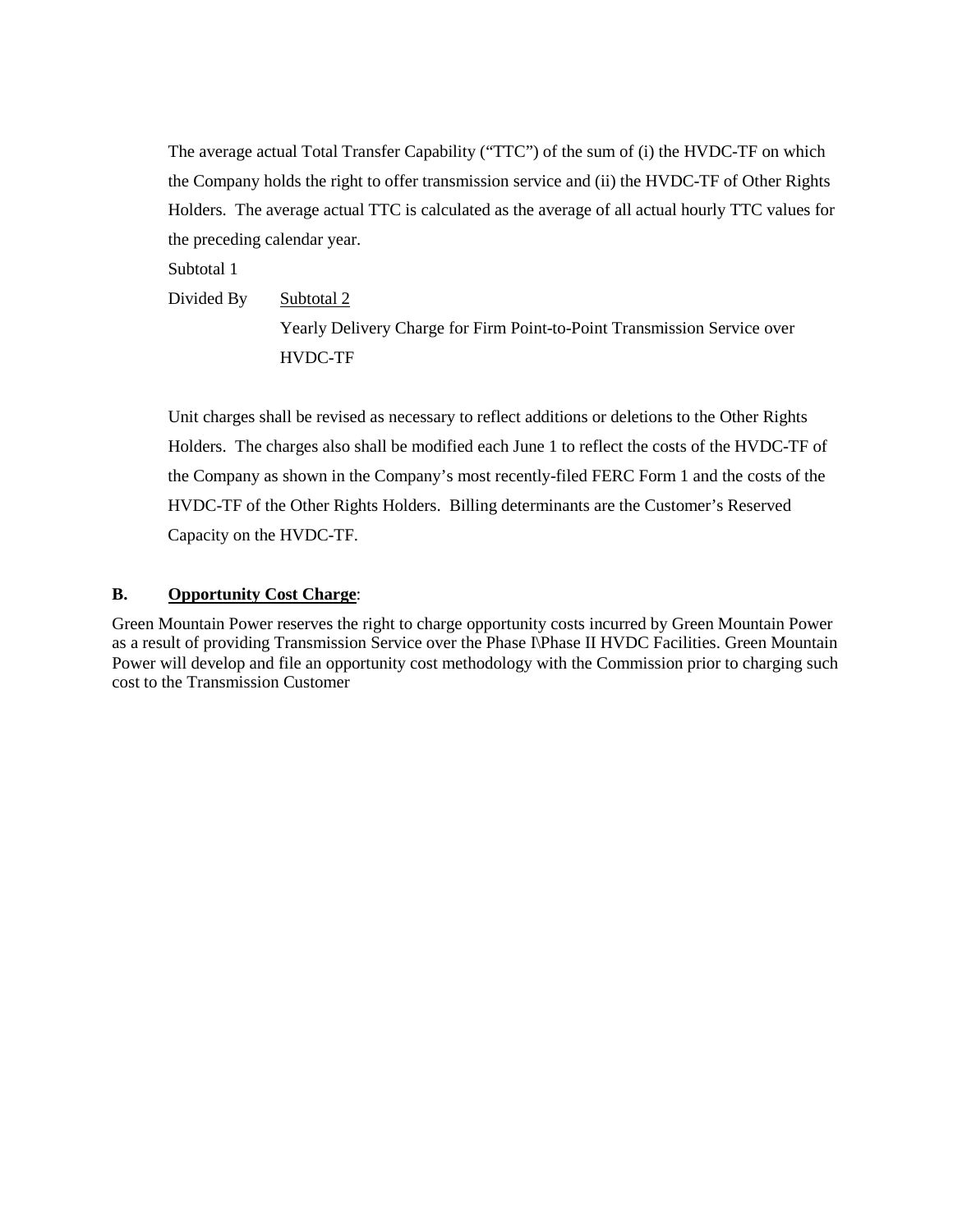#### **SCHEDULE 20A-GMP-2**

#### **Non-Firm Point-To-Point Transmission Service Over HVDC-TF**

The Transmission Customer shall compensate the Company for Non-Firm Point-To-Point Transmission Service over the HVDC-TF at a rate that is no greater than the sum of the applicable charges set forth below. The Company will not incur opportunity costs in order to provide non-firm point-to-point service over the HVDC-TF.

1) **Monthly delivery**: Monthly Delivery Charge as set forth in Schedule 20A-GMP-1, Section A.2.

2) **Weekly delivery**: Yearly Delivery Charge as set forth in Schedule 20A-GMP-1, Section A.5, divided by 52.

3) **Daily delivery**: The maximum charge for daily delivery on Monday through Friday shall be derived by dividing the Yearly Delivery Charge as set out in Schedule 20A-GMP-1, Section A.5 by 260 and the maximum charge for daily delivery on Saturday and Sunday shall be derived by dividing the Yearly Delivery Charge by 365.

The total demand charge in any week, pursuant to a reservation for Daily delivery, shall not exceed the rate specified in section (2) above times the highest amount in kilowatts of Reserved Capacity in any day during such week.

4) **Hourly delivery**: The charge for hourly service during On-Peak hours shall be derived by dividing the Yearly Delivery Charge as set out in Schedule 20A-GMP-1, Section A.5 by 4,160, and the charge for hourly service during Off-Peak hours shall be derived by dividing the Yearly Delivery Charge by 8,760. The total demand charge in any day, pursuant to a reservation for Hourly delivery, shall not exceed the rate specified in section (3) above times the highest amount in kilowatts of Reserved Capacity in any hour during such day. In addition, the total demand charge in any week, pursuant to a reservation for Hourly or Daily delivery, shall not exceed the rate specified in section (2) above times the highest amount in kilowatts of Reserved Capacity in any hour during such week.

Billing determinants are the Customer's Reserved Capacity on the HVDC-TF.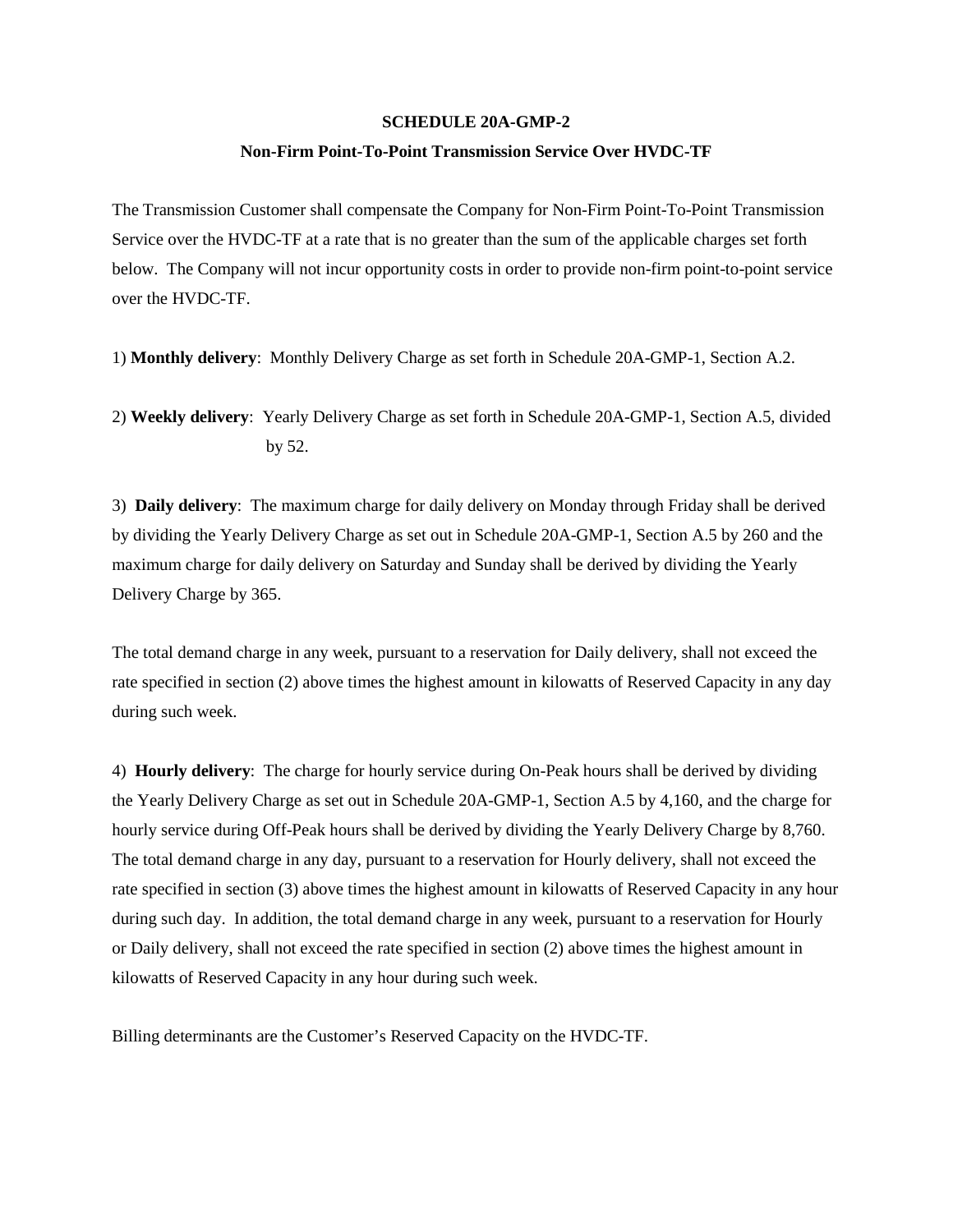# **SCHEDULE 20A-GMP-3 Network Transmission Service Over HVDC-TF**

#### **Monthly Charge for Local Network Service over the HVDC-TF** :

A Transmission Customer taking Local Network Service over the HVDC-TF shall pay a charge of the greater of (a) a directly assigned portion of the embedded cost of service equal to (i) the adjusted cost of service for the HVDC-TF, as determined in Attachment D-1to Schedule 21-GMP, multiplied by (ii) the average of the Customer's Reserved Capacity on the HVDC-TF in the twelve months ending with the billing month, measured at the times of Green Mountain's peak loads on the HVDC-TF in those months, divided by (iii) the average of Green Mountain's monthly peak loads on the Facilities in the twelve months ended with the billing month for which Green Mountain is compensated at embedded cost rates; or (b) the opportunity costs incurred as a result of providing such service, calculated pursuant to Attachment A. The embedded cost charge set out in subsection (a) shall be forecast for the calendar year and reconciled to actual data in the same manner as stated in Attachment D-1 to Schedule 21-GMP.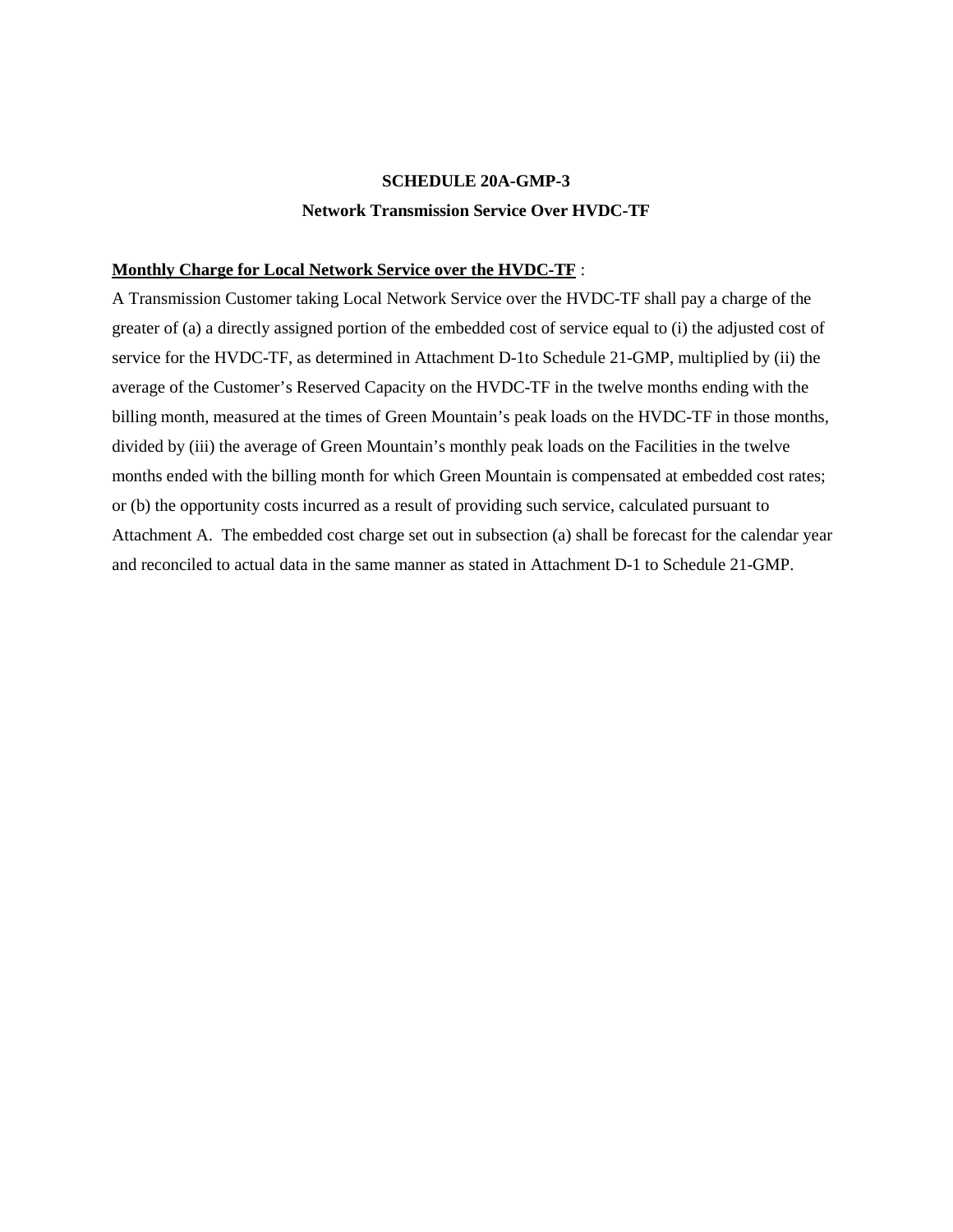#### **ATTACHMENT L**

#### **Creditworthiness Procedure**

#### **1. General Information**:

This provision is applicable to any Transmission Customer taking Transmission Service under ISO New England Inc.'s Transmission, Markets and Services Tariff, Section II-Open Access Transmission Tariff Schedule 21-GMP ("Tariff") and Schedule 20A-GMP of the OATT for Green Mountain (referred to as "Transmission Service" or "Transmission Services"). The creditworthiness of each Transmission Customer must be established prior to receiving Transmission Service from Green Mountain. A Transmission Customer will be evaluated at the time its application for Transmission Service is provided to Green Mountain. A credit review shall be conducted for each Transmission Customer not less than annually or upon reasonable request by the Transmission Customer. Green Mountain shall make this credit review in accordance with procedures based on specific quantitative and qualitative criteria to determine the level of secured and unsecured credit required from the Transmission Customer.

The information requested in this Attachment L should be forwarded to:

Chief Financial Officer/Controller Green Mountain Power Corporation 163 Acorn Lane Colchester, VT 05446

Upon receipt of a Transmission Customer's information, Green Mountain will review it for completeness and will notify the Transmission Customer if additional information is required. Upon completion of an evaluation of a Transmission Customer under this Creditworthiness Policy, Green Mountain will forward a written evaluation if the Transmission Customer is required to provide Financial Assurance.

## **2. Financial Information**:

Transmission Customers requesting Transmission Service or requesting interconnection service must submit, if available, the following:

- All current rating agency reports of the Transmission Customer issued by Standard and Poor's ("S&P"), Moody's and/or Fitch Ratings.
- Audited financial statements provided by a registered independent auditor for the two (2)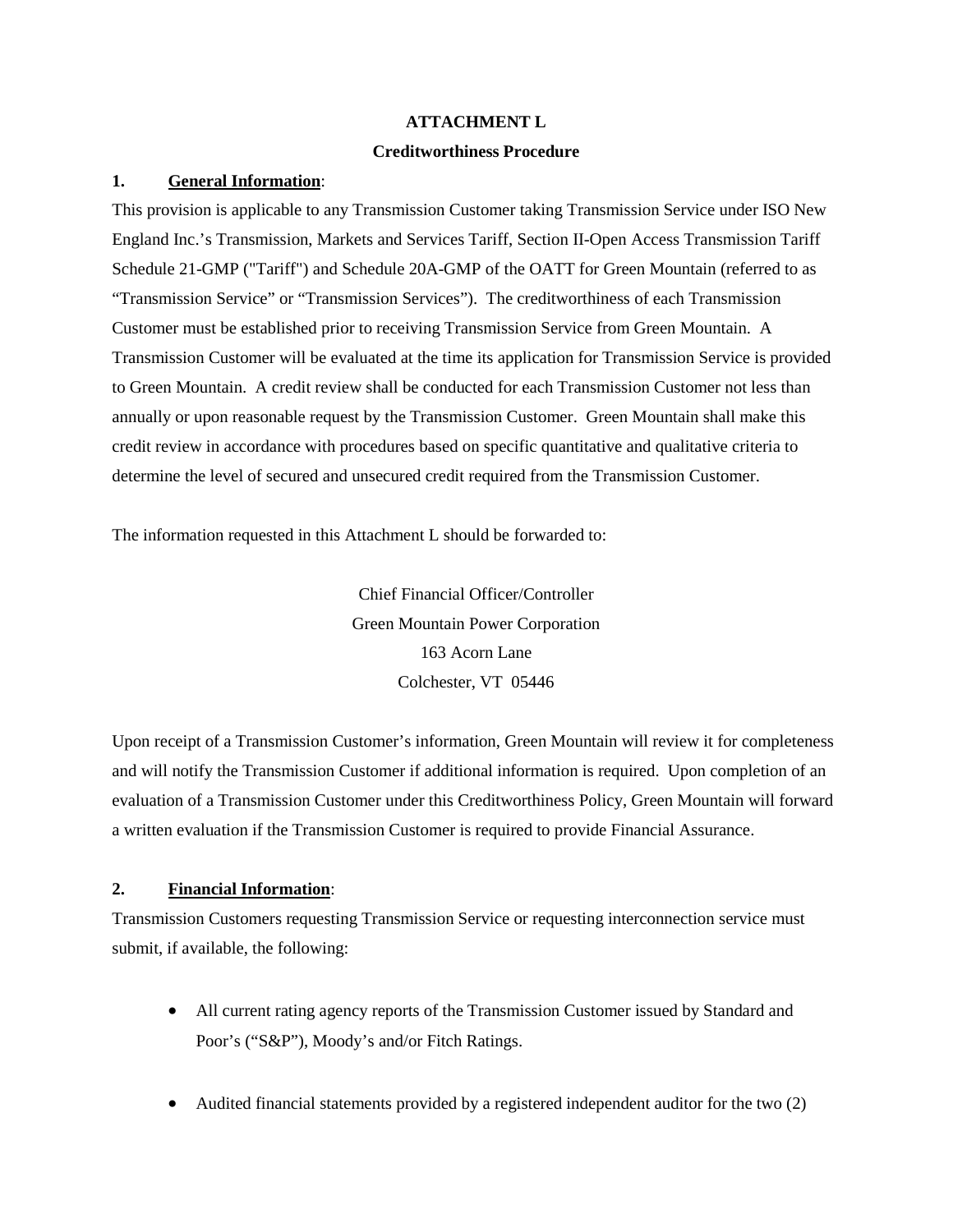most recent years, on an annual and quarterly basis if available, or the period of its existence, if shorter than two (2) years, for the Transmission Customer.

# **3. Creditworthiness Requirements**

- A. Transmission Customers, rated and un-rated, will be required to meet specific quantitative creditworthiness requirements, as detailed below:
	- 1. To qualify for unsecured credit, the Transmission Customer must meet at least one of criteria (a) or (b) as described below:
		- a) If rated, the Transmission Customer's lowest senior unsecured long-term debt rating from the three named rating agencies (or if the customer does not have a senior unsecured long- term debt rating, then one rating notch below the issuer and/or corporate credit rating) of:
			- Standard and Poor's or Fitch rating of at least a **BBB+**, or
			- Moody's rating of at least a **Baa1**.
		- b) If un-rated or if rated below BBB+/Baa1, as stated in a), the Transmission Customer must meet all of the following for the last four (4) quarters, or the last two (2) years if quarterly information is not available:
			- A Current Ratio of at least 2.0 (current assets divided by all current liabilities);
			- A Total Capitalization Ratio of less that 55% debt, defined as total debt (including all capitalized leases and all short-term borrowings) divided by the sum of total shareholders' equity plus total debt;
			- EBITDA-to-Fixed Charge Ratio of at least 3.0 times, defined as Earnings before interest, taxes, depreciation and amortization divided by fixed charges (interest on debt as defined in Total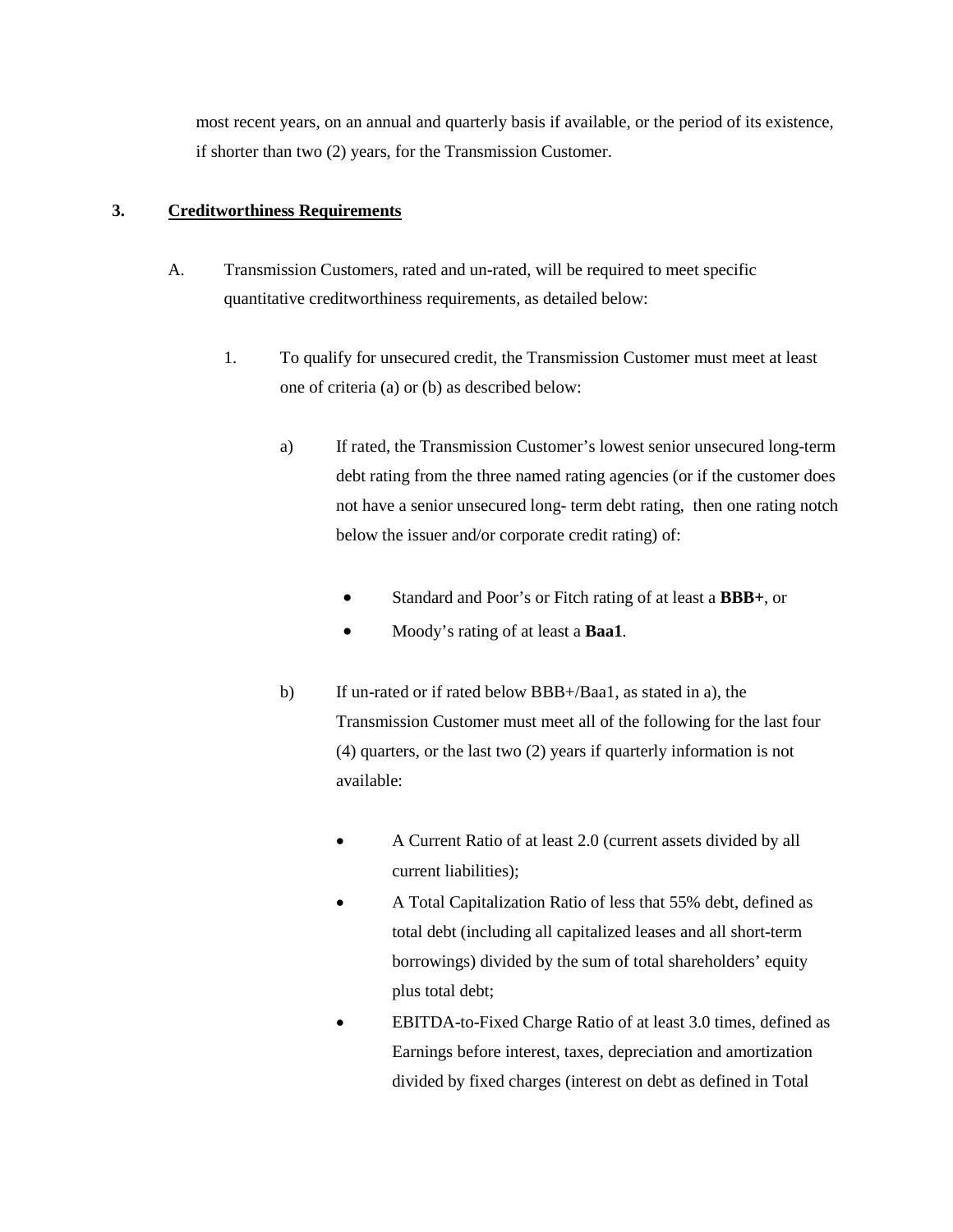Capitalization Ratio above plus preferred dividends on any outstanding preferred equity); and

- Unqualified audit opinions in audited financial statements provided.
- 2. If the Transmission Customer relies on the creditworthiness of a parent company or other party reasonably acceptable to Green Mountain, the Transmission Customer's parent company or such other party must meet the criteria set out in (a) or (b) above, and must provide to Green Mountain a written guarantee that it will be unconditionally responsible for all financial obligations associated with the Transmission Customer's receipt of Transmission Service from Green Mountain.
- B. Qualitative Standards for Creditworthiness Determination: In conjunction with the quantitative standards above, Green Mountain will consider qualitative standards when determining creditworthiness, such as:
	- 1) Years in business: a company in business fewer than five (5) years will be considered a greater risk.
	- 2) Management's experience in the industry: a management team with an average of less than five (5) years experience will be considered a greater risk.
	- 3) Market risk: consideration of pricing exposure, credit exposures, and operational exposures.
	- 4) Litigation Risk: a pending legal action with potential monetary damages approaching 3% of gross revenues will be considered as significantly increasing Transmission Customer risk.
	- 5) Regulatory Environment (State and Local): a company subject to significant exposure to regulatory decisions, such as key planning decisions, shall be considered as having increased risk.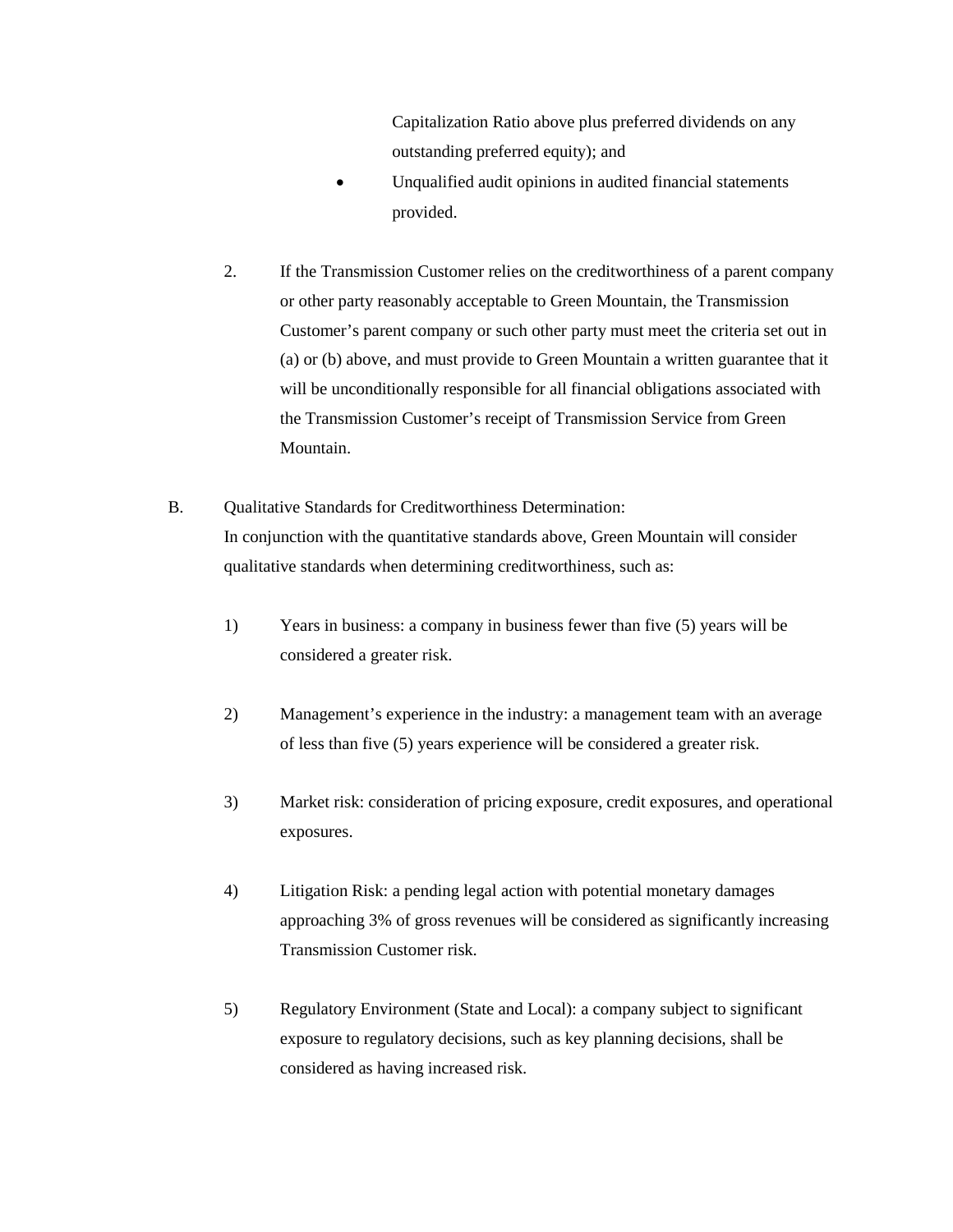6) Prior payment history with other Transmission Providers or other vendors: a company with an excellent payment history of greater than or equal to five (5) years shall be considered a lesser risk.

#### **4. Financial Assurance**:

If the Transmission Customer does not meet the applicable requirements for Creditworthiness set out in Section 3, then the Transmission Customer must either:

- Pay in advance for service an amount equal to the lesser of the total charge for Transmission Service or the charge for three months of Transmission Service not less than ten (10) business days in advance of the commencement of service. If the Transmission Customer pays for service in advance, Green Mountain will pay to the Transmission Customer interest on the amounts not yet due to Green Mountain, computed in accordance with the Commission's regulations at 18 CFR  $\S$  35.19a(a)(2)(iii); or
- Obtain Financial Assurance in the form of a letter of credit or corporate guarantee from a parent or other party reasonably acceptable to Green Mountain with an issuer and/or corporate credit rating no lower than investment grade from Standard and Poor's and/or Fitch Ratings and/or Moody's in an amount equal to the equivalent of three (3) months of Transmission Service charges at least one (1) day prior to receiving service. In the event of different ratings from the rating agencies, the lowest rating will apply.
	- o Letter of credit means one or more irrevocable, transferable standby letters of credit issued by a U.S. commercial bank or a U.S. branch of a foreign bank provided that such Transmission Customer is not an affiliate of such bank, and provided that such bank has an issuer and/or corporate credit rating of at least A2 from Moody's or A from Standard and Poor's or Fitch Ratings. In the event of different ratings from the rating agencies, the lowest rating shall apply.
	- o Costs of a letter of credit shall be borne by the Transmission Customer.
	- o If the credit rating of the bank issuing the letter of credit falls below the specified rating, the Transmission Customer shall notify Green Mountain in writing within five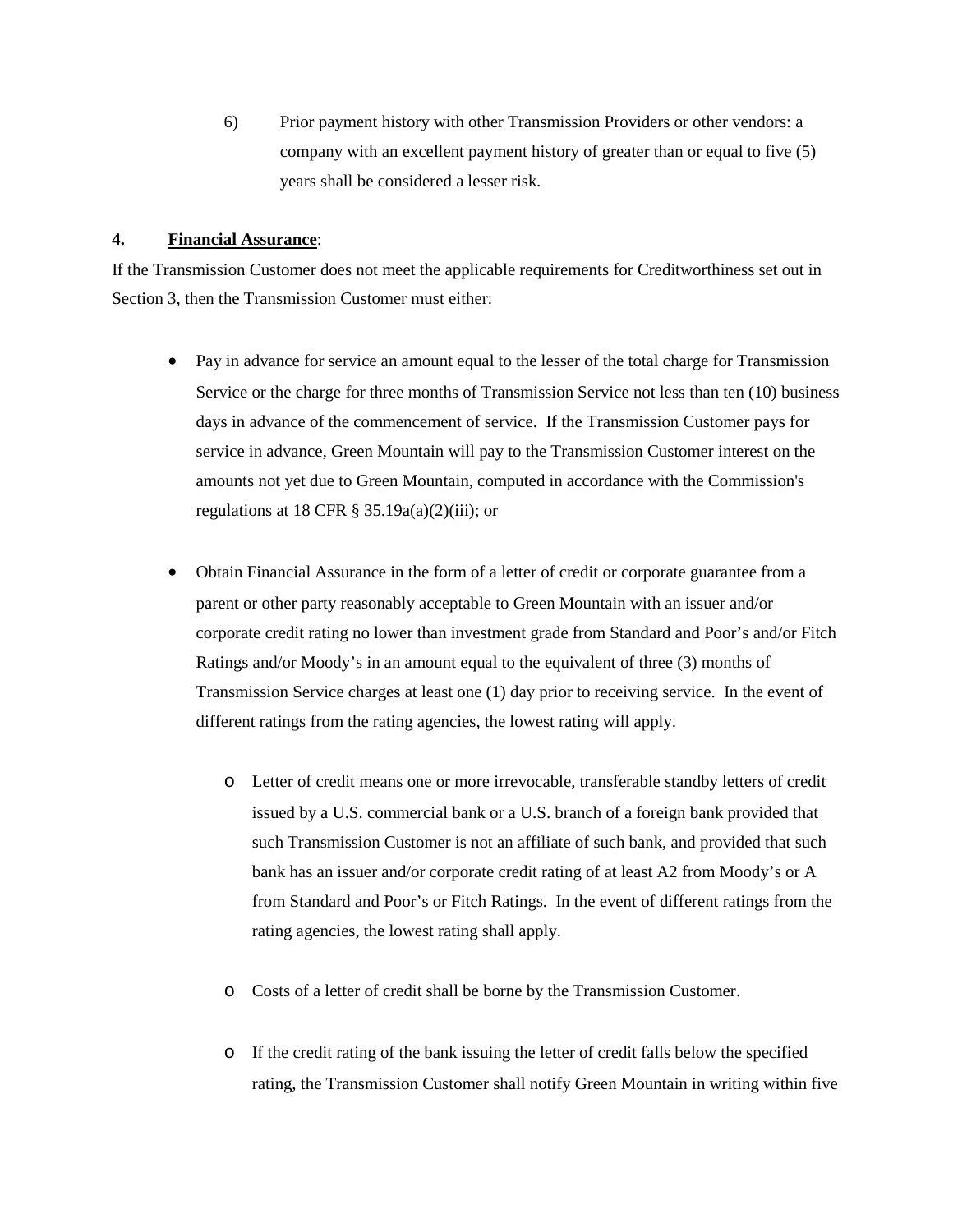(5) business days of such event and shall have two (2) business days following written notice to provide other appropriate financial assurance.

# **5. Credit Levels**

If the Transmission Customer meets the applicable criteria outlined in Section 3, that Transmission Customer may receive unsecured credit equivalent to three (3) months of transmission charges or, for interconnections, the credit equivalent of three (3) months of the annual facilities charges and other ongoing charges. Transmission Customers not meeting the Creditworthiness Requirements above in Sections 3 and 4 may not receive unsecured credit from Green Mountain.

## **6. Contesting Creditworthiness Determination**.

The Transmission Customer may contest Green Mountain's determination of creditworthiness by submitting a written request for re-evaluation within 20 calendar days of notification of the creditworthiness determination. Such request should provide information supporting the basis for a request to re-evaluate a Transmission Customer's creditworthiness. Green Mountain will review and respond to the request within 20 calendar days.

## **7. Process for Changing Credit Requirements**.

In the event that Green Mountain plans to revise its credit level or collateral requirements, as detailed in this Creditworthiness Policy, the following process shall be followed:

#### **A. General Notification Process**

In the event that Green Mountain plans to revise its requirements for credit levels or collateral requirements as detailed in this Attachment L, Green Mountain shall submit such changes in a filing to the Federal Energy Regulatory Commission ("Commission") under Section 205 of the Federal Power Act. Green Mountain shall follow the notification requirements pursuant to Section 3.04(a) of the Transmission Operating Agreement and reflected herein.

- 1) Green Mountain shall provide written notification to ISO-NE and stakeholders of any filing described above, at least 30 days in advance of such filing.
- 2) Filing notifications shall include a detailed description of the filing, including a redlined document containing revised change(s) to the Creditworthiness Policy.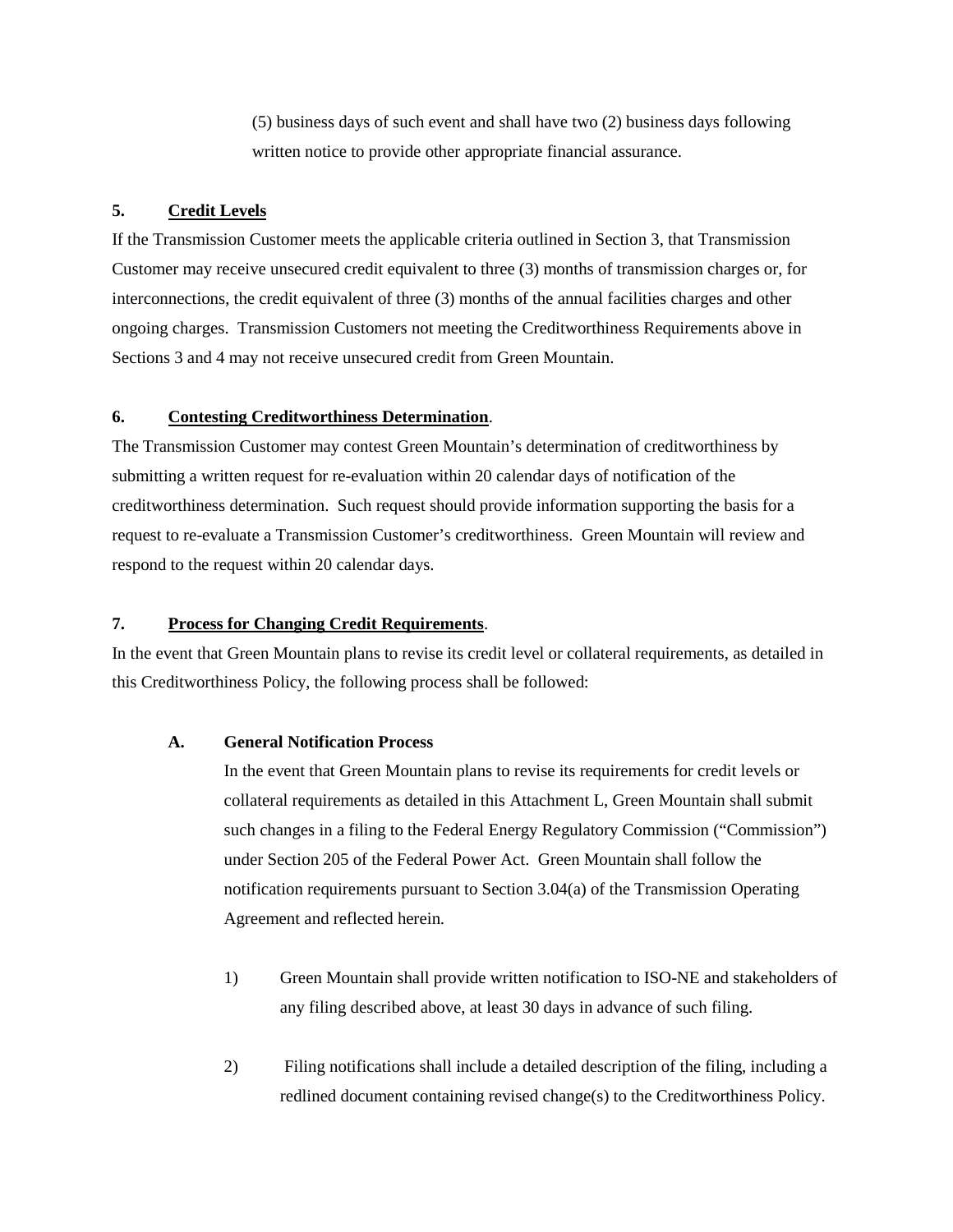- 3) Green Mountain shall consult with interested stakeholders upon request.
- 4) Following Commission acceptance of such filing and upon the effective date, Green Mountain shall revise its Attachment L Creditworthiness Policy and an updated version of Schedule 21-GMP shall be posted the ISO-NE website.

## **B. Transmission Customer Responsibility**

When there is a change in requirements, it is the responsibility of the Transmission Customer to forward updated financial information to Green Mountain, to the address noted above, and indicate whether the change affects the Transmission Customer's ability to meet the requirements of the Creditworthiness Policy. In such cases where the Transmission Customer's status has changed, the Transmission Customer must take the necessary steps to comply with the revised requirements of the Creditworthiness Policy by the effective date of the change.

## **C. Notification of Active Customers**

- Active Transmission Customers are defined as any current Transmission Customer that has reserved Transmission Service within the last three (3) months.
- All Active Transmission Customers will be notified via either e-mail or U.S. mail that the above posting has been made. They must follow the steps outlined in this procedure.

## **8. Posting Collateral Requirements**

## **A. Changes in Customer's Financial Condition**:

Each Transmission Customer must inform Green Mountain, in writing, within five (5) business days of any material change in its financial condition or the financial condition of a parent providing a guarantee. A material change in financial condition may include, but is not limited to, the following:

• Change in ownership by way of a merger, acquisition or substantial sale of assets;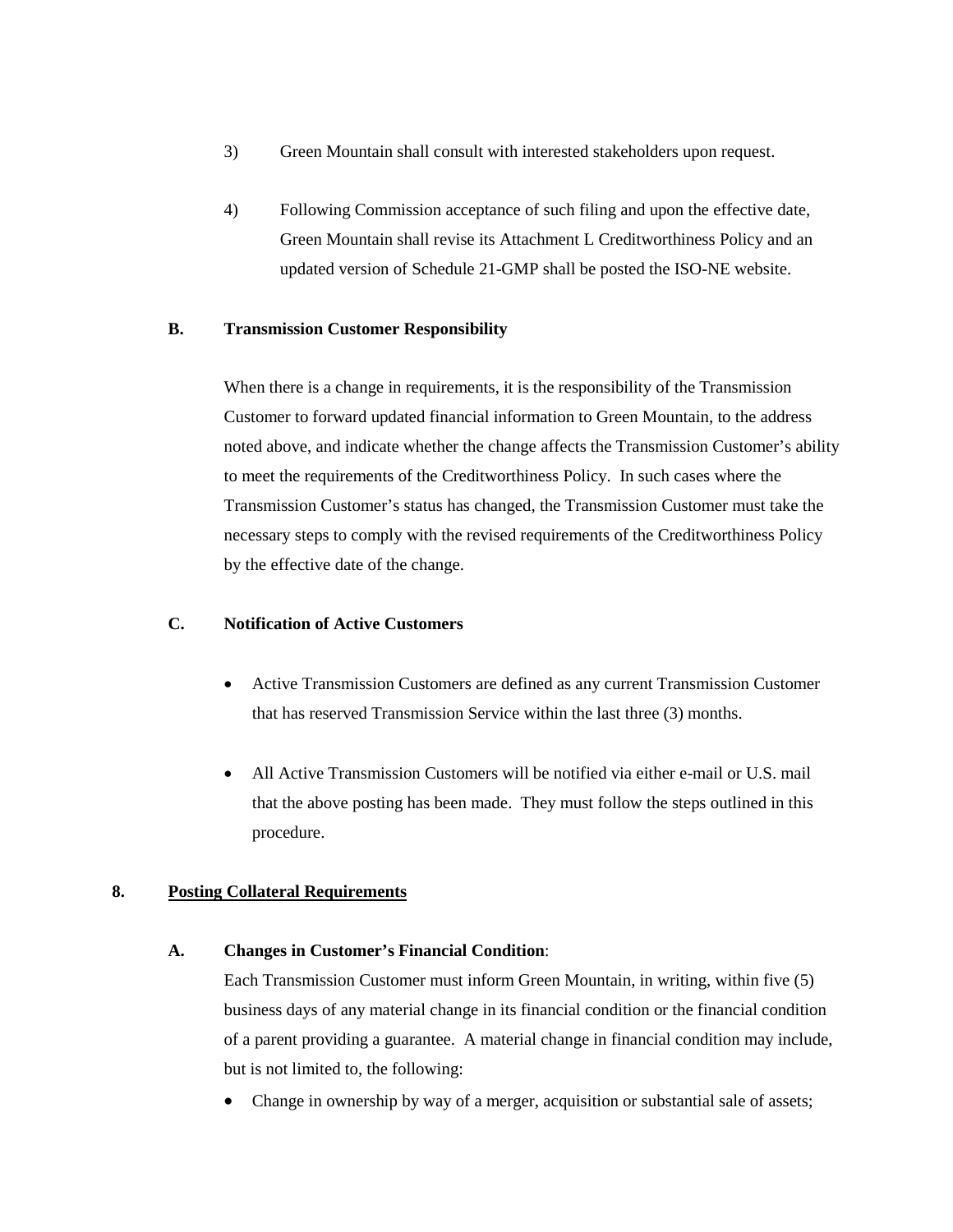- A downgrade of long- or short-term debt rating by a major rating agency;
- Being placed on a credit watch with negative implications by a major rating agency;
- A bankruptcy filing;
- Any action requiring filing of a Form 8-K;
- A declaration of or acknowledgement of insolvency;
- A report of a significant quarterly loss or decline in earnings;
- The resignation of key officer(s);
- The issuance of a regulatory order and/or the filing of a lawsuit that could materially adversely impact current or future financial results.

# **B. Change in Creditworthiness Status**:

A Transmission Customer who has been extended unsecured credit under this Creditworthiness Policy must comply with the terms of Financial Assurance in Item 4 if one or more of the following conditions apply:

- The Transmission Customer no longer meets the applicable criteria for Creditworthiness in Item 3;
- The Transmission Customer exceeds the amount of unsecured credit extended by Green Mountain, in which case Financial Assurance equal to the amount of excess must be provided within five (5) business days; or
- The Transmission Customer has missed two or more payments for any of the Transmission Services offered by Green Mountain in the last 12 months.

## **9. Ongoing Financial Review**:

Each Transmission Customer is required to submit to Green Mountain when issued, as applicable:

- Current rating agency report;
- Audited financial statements from a registered independent auditor; and
- 10-Ks, 10-Q's and 8-Ks, promptly upon their issuance.

## **10. Suspension of Service**:

Green Mountain may immediately suspend Transmission Service (with notification to Commission) to a